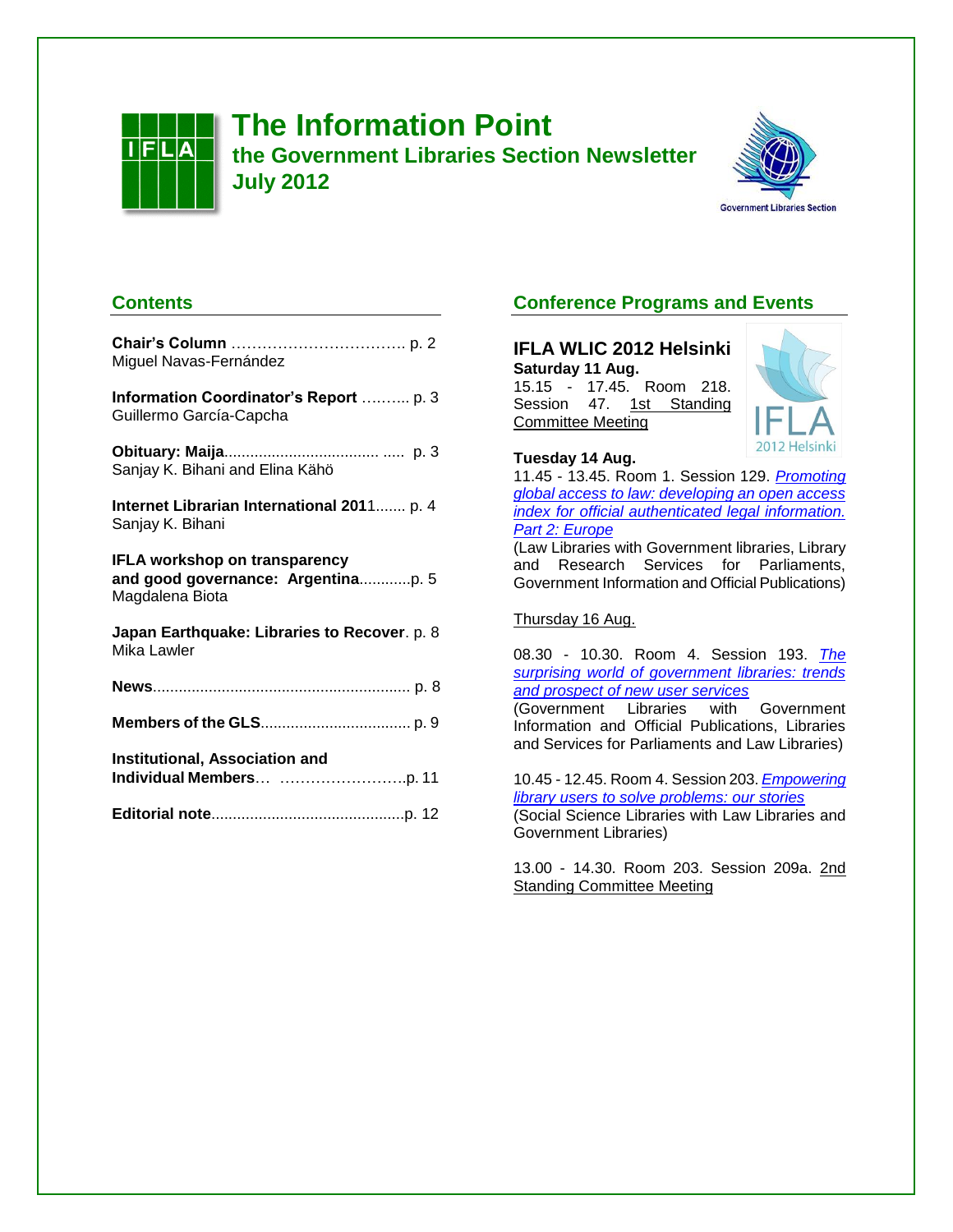# **Chair's Column**

# **By Miguel Navas-Fernández** Chair 2011-13



Dear colleagues,

I enlisted in the Government Libraries Section in 2009, been Information Coordinator/Web Editor for the last 2 years, and now I am saluting you as the Chair of the Section. It's a big honor and a great challenge to me, and I am trying to do my best.

It is also a big pleasure to present the latest issue of our newsletter, "The Information Point", that we begun publishing in 1999.

Nowadays, newsletters are not the best communication tools, since there are blogs, emailing lists and social networks. These bring information piece by piece in a quick and participative way.

We have all these tools, but, despite that, we would like to continue publishing the newsletter since it contains cumulative information in a printer-friendly format.

## **Presence of the GLS in Helsinki**

We are going to be very active during next WLIC in Helsinki (see p.1).

Our session, *[The surprising world of government](http://conference.ifla.org/ifla78/session-193)  [libraries: trends and prospect of new user](http://conference.ifla.org/ifla78/session-193)  [services](http://conference.ifla.org/ifla78/session-193)*, will take place on Thursday 16 Aug.

There will be other 2 sessions co-sponsored by us, in collaboration with the Sections of Law Libraries, Library and Research Services for Parliaments, Government Information and Official Publications, and Social Sciences Libraries.

## **Joining Government Libraries Section**

2013 will be an election year at IFLA. 6 current members of our section may leave or renew their nomination, and yet there will be another 5 Vacancies to fill.

Therefore, the Government Libraries Section is looking for members. Interested? Just contact us and we will take care of your nomination! [\(ifla.governmentlibraries@gmail.com\)](mailto:ifla.governmentlibraries@gmail.com). Please do it before October 2012.



**WE WANT YOU!**

## **Guidelines for Libraries of Government Departments**

During the last year, our *Guidelines for Libraries of Government Departments* have been translated into Hindi, Catalan and French.

It means that this publication is available in 8 languages so far (including English, German, Russian, Spanish and Japanese).



We hope that this will be useful for the librarians community world-wide.

The Guidelines are available at: <http://www.ifla.org/en/publications/ifla-professional-reports-106>

## **V Catalan Law Libraries Conference**

I attended to the V Catalan Law Libraries Conference that took place in Barcelona (Catalonia, Spain) on the 15th November 2011.

The main intervention was the presentation carried out by Professor [Vicenç Feliú,](http://www.law.udc.edu/?VFeliu) entitled "The library, information and law documentation services for the judiciary



bodies of the United States of America". The other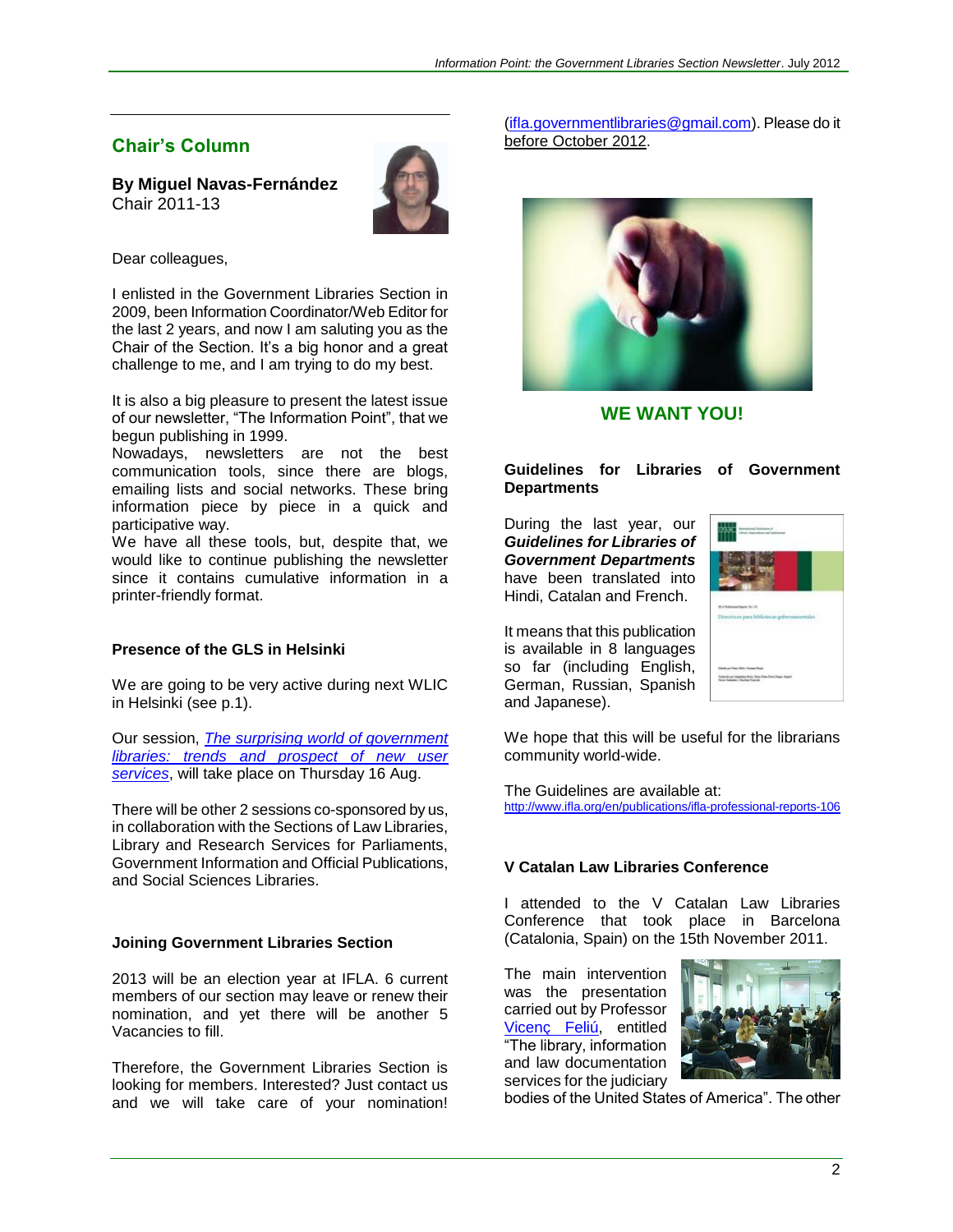presentations were given by Eulàlia Sau (Coordinator of the Catalan Law Libraries network), regarding the procedures of the Working Group for Obsolete Materials, and by Ivet Adell (Coordinator of the Law Libraries of the Barcelona City), regarding the Law Libraries Promotion Plan.

All the materials, including presentations, full texts, pictures and videos are available online here (Spanish and Catalan language only): [Program, presentations and full text](http://www20.gencat.cat/portal/site/Justicia/menuitem.6a30b1b2421bb1b6bd6b6410b0c0e1a0/?vgnextoid=b7090e7c7c193310VgnVCM1000008d0c1e0aRCRD&vgnextchannel=b7090e7c7c193310VgnVCM1000008d0c1e0aRCRD&vgnextfmt=default) [Post in the "Knowledge Management" weblog](http://blocs.gencat.cat/blocs/AppPHP/gestioconeixement/2011/11/17/v-jornada-de-biblioteques-judicials-2/) **[Slideshare](http://www.slideshare.net/justicia) [Flickr](http://www.flickr.com/search/?q=biblioteques%20judicials)** 

# **Projects**

In October 2011, we asked for project funds to undertake projects. We did not get the funds, but we are still considering some projects like an Online Directory, Selective Bibliography or Report on the state of GL worldwide.

You are welcome to contribute with ideas for the good of government libraries at: [ifla.governmentlibraries@gmail.com.](mailto:ifla.governmentlibraries@gmail.com)

# **Information Coordinator's Report**



**By Guillermo García-Capcha** Information Coordinator 2011-13

## **Changes in the Standing Committee**

As advertised in the last newsletter, there were elections inside the Section, and new Chair, Secretary/Treasurer and Information Coordinator/Web Editor were appointed:

- Miguel Navas-Fernández (Spain) Chair
- Sanjay K. Bihani (India) Secretary / **Treasurer**
- Guillermo García-Capcha (Peru) IC/WE

In addition, some members left and some new arrived, and some have been replaced:

- Patrick Ryan by Anoja Fernando (UK), SC member
- Hannah Fischer by Jérôme Fronty (France), corresponding member

The group is well communicated and team working is excellent.

More information at: **[http://www.ifla.org/en/news/introducing-the-new-standing](http://www.ifla.org/en/news/introducing-the-new-standing-committee-members)[committee-members](http://www.ifla.org/en/news/introducing-the-new-standing-committee-members)**

#### **Papers to be presented in Helsinki**

After several workings weeks, we have a final selection of papers to be presented in our main session in Helsinki. Voices from USA, Greece, India & Finland will cover a variety of issues related to the government libraries.

The full-text of papers are already available and translation to French, Chinese and Spanish are under way.

# **Obituary: Maija**



**by Sanjay K. Bihani** Secretary/Treasurer 2011-13 **and Elina Kähö** Member SC 2011-13



Last Easter we got sad news when our colleague **Maija Jussilainen** passed away due to cancer. She fought this battle for many years.



Maija started her career as a librarian in the beginning of 1970's. She graduated from the University of Tampere in 1980 and worked as a research assistant at the University of Tampere. In the 1990's she worked as an information specialist at the library of University of Vaasa and at the Parliament library in Helsinki. In 1997 she started working in the Prime Minister Office and later worked as a knowledge specialist in the Ministry of Finance and in the State Treasure. Maija retired in 2010.

Maija was a multi-talented, very soft spoken and a pioneer in the field of information management. she often thought how the persons who work for the same matters in different professions could understand each other better. Maija was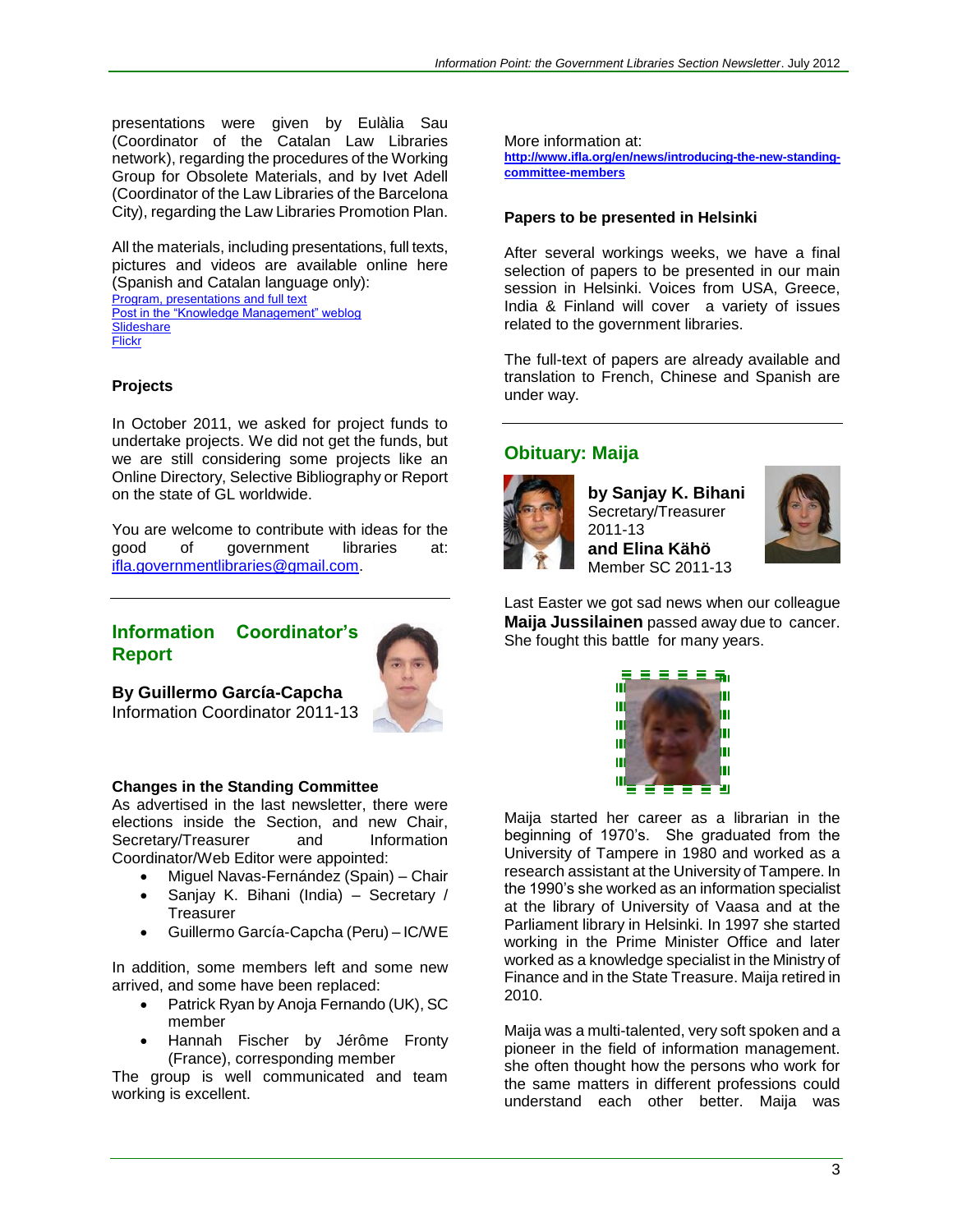developing the network of information management professionals aiming to have highquality information services for the Ministries, Departments, Parliament library and National Archives. One of the targets of Maija's interest was knowledge management. Around these matters she also had plans for doctoral thesis.

Maija was very active in many international organizations. In the 1990's she participated in the Nordic cooperation via NORDICOM network. During last decade she was very active in IFLA's Government Libraries and Government Information and Official Publications sections. She was a key person during 2005 Pre-Conference of Government Libraries Section in Stockholm.

Maija was making better world by inspiring people, whenever it matters libraries, garden, old houses or non-nuclear policy in Norway. Friends and colleagues remember her as a peaceful and warm person who loved the beauty, poetry and music.

# **Internet Librarian International 2011: The innovation and technology conference for information professionals**



**by Sanjay K. Bihani** Secretary/Treasurer 2011-13

(Originally published in **IFLA Journal**, Vol. 38, no. [1, March 2012,](http://www.ifla.org/files/hq/publications/ifla-journal/ifla-journal-38-1_2012.pdf) p. 86-87)

I recently attended the two-day conference organised by Information Today Group at Copthorne Tara Hotel, London on 27–28 October 2011. The conference is organised every year and this is the 13th year of Internet Librarian International.

Internet Librarian International's primary focus was case studies of innovation and technology in action in a variety of library settings. This year, more than 30 case studies were featured from around the world, including Australia, Belgium, Hungary, Norway, Sweden, United Kingdom and the United States.

This year's conference theme was 'Navigating the New Normal – Strategies for Success'. Conference Chair, Marydee Ojala explained that innovation and experimentation are still taking place. We are amazingly proficient at

revolutionising our work environments, understanding and utilising new technologies, and also bringing creative thinking to problem solving. The new normal isn't just about austere budgets, it's also about new technologies and new ways of working. It's about partnerships and transparency, about new ways to develop and disseminate knowledge, about the increasing importance of communication skills, and about opening up access to information, data, and knowledge.

The opening keynote address was delivered by Klaus Tochtermann, Director of the German National Library of Economics and Professor of Computer Media at the University of Kiel. Professor Tochtermann shared his vision of the future of the Internet and how it will affect information professionals and libraries, based around the four elements of the future Internet that he has identified: the Internet of content and knowledge, the Internet by and for people, the Internet of things, and the Internet of services. The second-day keynote speakers were journalist Kevin Anderson and social software consultant Suw Charman-Anderson. They focused on the evaluation and adoption of digital innovations, issues around data journalism, social media, semantic search, crowd sourcing, digital rights and press freedom.

ILI 2011 was organised into six tracks to help delegates focus on topics of their particular interest:

Track 1 – 'Technology Developments and Trends' kicked off by UKOLN's Brian Kelly and Ake Nygren of Stockholm Public Library who explored what's on the technology horizon. The track includes a presentation from Andrew Woolfson of law firm Reynolds Porter Chamberlain LLP who explained how RPC have developed 'Edge', a new social platform designed to understand the way people work, married to the attributes of social media within the unique demands of a legal environment. Other speakers in this track include the Open University's Tony Hirst, the University of Huddersfield's Dave Pattern and Bryony Ramsden, and Rurik Thomas Greenall from Norway's NTNU.

Track 2 – 'New Models for the New Normal', included presentations from Linda Vidlund and Cecilia Petersson from Uppsala University Library, who talked about how they are experimenting with technologies such as QR codes to find out how digital materials can be made more visible in the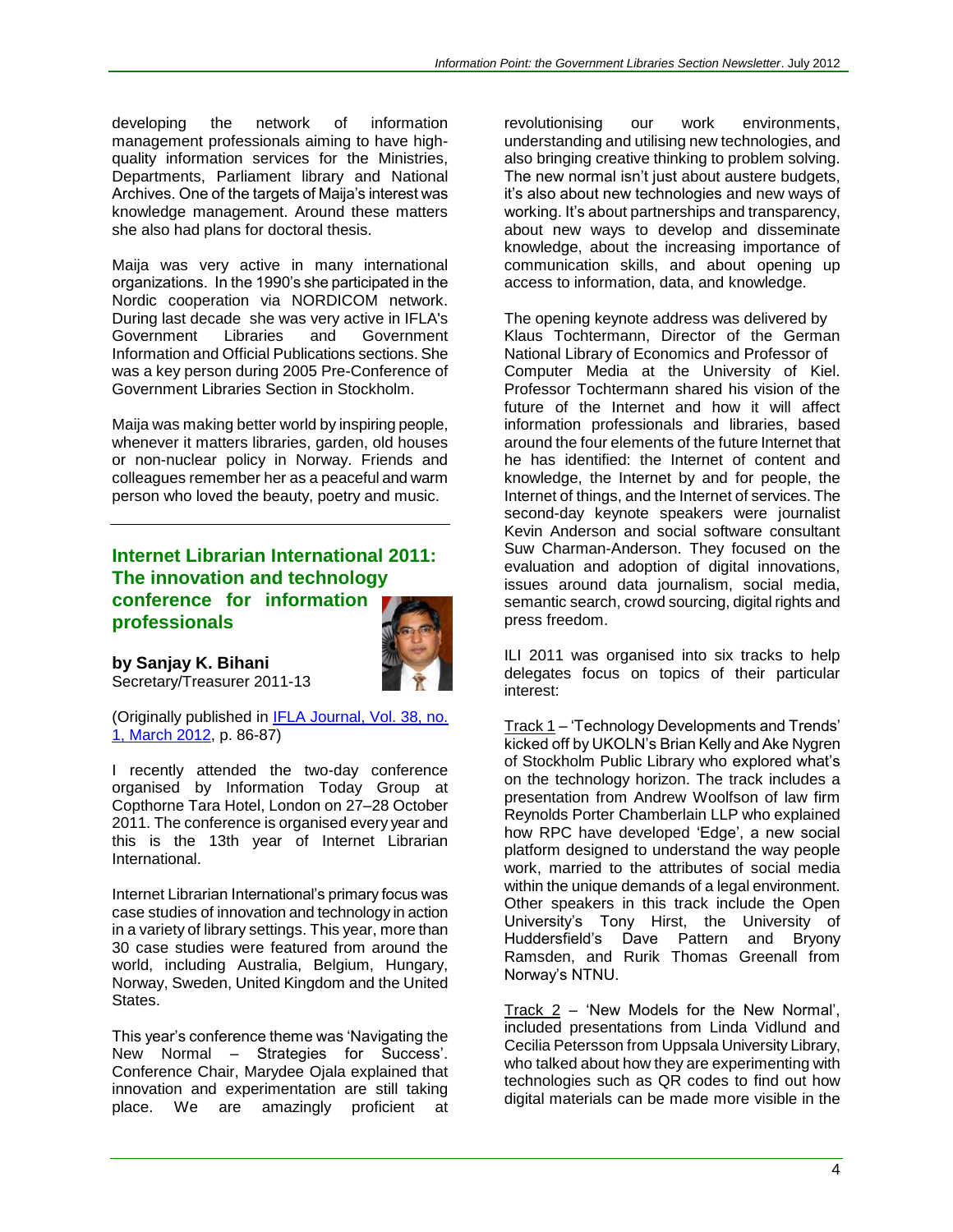physical library, and how the library can become both a social and a learning space. Other speakers in this track come from the European Bank for Reconstruction and Development, the Wellcome Trust, National Library Board of Singapore, the Scottish Qualifications Authority and Defence Science and Technology Laboratory (UK).

Track 3 – 'Transforming Resource Management' kicked off with a look at the e-book revolution in libraries. KateWorlock of industry analyst firm Outsell revealed some of the publishing trends underlying the future development of e-books. Ceri Hughes of KPMG discussed experimenting with eresources to keep a dispersed and highly mobile workforce informed. Trevor Dawes and Jennifer Baxmeyer of Princeton University talked about how university library prepared for a programme to circulate electronic devices such as Kindles and iPads to library patrons. Also in this track, Hugh Look presented the first comprehensive look at the JISC Collections review of its banding scheme.

Track 4 – 'Search and Discovery' featured presentations from conference favourites Phil Bradley and Karen Blakeman as well as an examination of the state of play of linked data and Web scale discovery.

Track 5 – 'New Users, New Audiences, New Behaviours' focused on new ways to engage and understand users, and to develop services accordingly. Joanna Ptolomey discussed a case study that looks at the information community journey of Long Term Conditions Scotland and asks if community members can effectively curate and moderate content for themselves.

Track 6 – 'Teaching Others, Developing Ourselves' featured presentation from Michael Stephens of San Jose State University with an overview of emerging literacy related to digital media, information exchange and education as well as presentation regarding teaching information skills and developing ourselves.

The conference was attended by delegates from more than 30 countries and from academic, public, corporate, government, medical, law and various other types of libraries. My most favourite sessions were:

- Rethinking Library Websites
- Efficient and Effective: Case studies for the new normal
- The e-book Revolution in Libraries
- On the Move: Library Services on Mobile **Devices**
- Experimenting with e-Resources
- Phil's Latest Discoveries
- Searching Without Google
- Teaching Others / Teaching Information Skills

The Internet Librarian International conference ended with a panel discussion tackling the question of whether the new normal requires a new you. The panel was made up of three speakers from the conference, Michael Stephens, Ulla de Stricker and Joanna Ptolemy and was chaired by Marydee Ojala.

I attended really interesting sessions, met renowned experts on various fields and had engaging discussions in the field of current trends in library and information management during this conference. I personally feel that I don't completely need to reinvent myself to work with the new normal, but I can use my existing knowledge and resources as a basis to adapt myself to meet new needs and challenges.

# **IFLA workshop on transparency and good governance: Argentina**



## **By Magdalena Biota**

Corresponding Member 2011-13

On September 28, 2011, simultaneously with the "Access to information day", the Workshop on transparency and good governance was carried out in Buenos Aires. Cosponsored by IFLA LAC, IFLA FAIFE and the Library of Congress of Argentina, the workshop was delivered by Paul Sturges, from the University of Loughborough, England, and by Alejandra Martínez del Prado, from the System of Libraries of the School of Medicine (UNAM), contributing to the exchange of ideas on how libraries can facilitate to good governance and transparency.

The welcoming speech was delivered by Senator Roxana Latorre, who said to be glad that the workshop and the celebration of the "Day of access to information" were



coincidental with the opening of the new library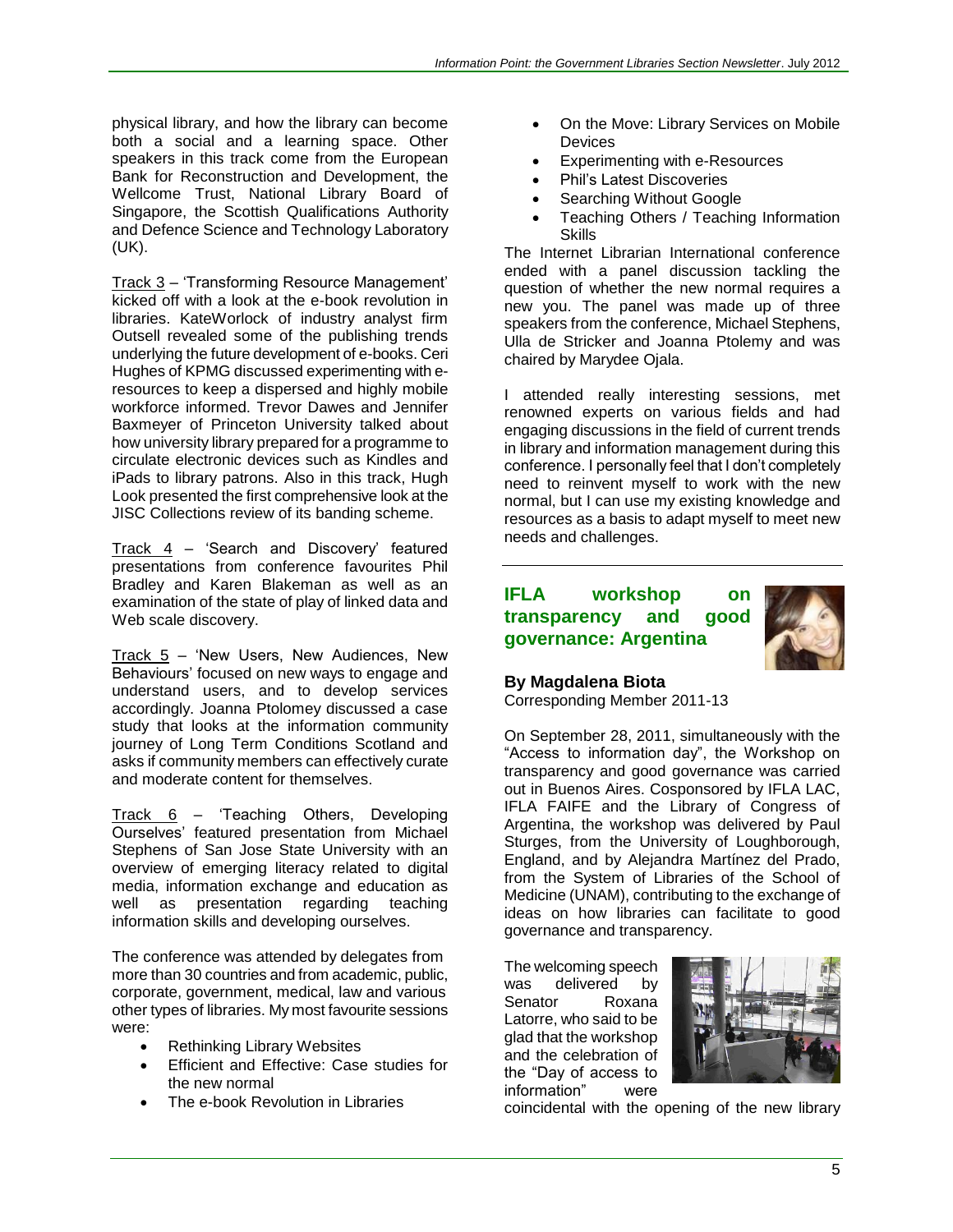building, before being officially inaugurated (see picture above). Regarding access to public information, Senator Latorre said the half-way approved bill is now being treated at the House of Representatives, pending definite approval. With the aim of ensuring access to public information by every citizen, the proposed law is based on a right that needs to be regulated: in practice, Legislative and Judicial information is less accessible than Executive information. With the new information technologies, which –she said– entail a change of paradigm, the possibilities of access are enhanced. "This confirms Mayan prophecy that the old world would culminate in 2012", a phrase that Senator used to indicate that, according to her interpretation, we are experiencing the beginning of a new era ruled by new social devices and technological mediations to regulate relations between the people and the State.

Parallel to the enhanced possibilities of access to information and knowledge, the Library of Congress also enjoyed a marked growth in the number of readers; meanwhile its services reached a 90% of satisfactory responses, and measures have been taken to digitize library holdings, "in an ongoing process of digitalization". The Senator also highlighted the importance of the recently launched Digesto Legal (a compendium of Argentinean laws), initiated as a bill aiming at reordering the laws in rule. With the efforts of more than 100 specialists, 300.000 laws were ordered and simplified, comprising them into a Digesto of only 3.600 norms, conveniently classified to make its free online access easier.

The challenge, she said, is to "regionalize, federalize and build a true Latin American and world network that strengthens us all". To that end, she deemed necessary to think on every-day tasks as a work of projection, so that citizens are



connected even in the farthest corner of the world. After Latorre's speech, there follow Paul Struges' words. Sturges spoke about IFLA UNESCO Manifesto, about the Internet and transparency. He reported that the Manifesto is based on Article 19 the United Nation's Universal Declaration of Human Rights, which reads: "Everyone has the right to freedom of opinion and expression; this right includes freedom to hold opinions without interference and to seek, receive and impart information and ideas through any media and regardless of frontiers.". Increasingly, he said, libraries are places where people go seek information, where librarians seek information on behalf of the people, and where the information can be passed on to others.

While in the past, libraries were custodians of information, protecting the integrity of its interpretation and the unity of its sense, today librarians protect the values of freedom of opinion and expression, and should take article 19 as their belief and promote it to everyone.

Afterwards, the manager of the library services, Alejandro Santa, described the key aspects of the administration: open access, free services and equal opportunities. He thanked the presence of the staff, unions and representatives of other libraries. He mentioned the importance of promoting networks, increasing strengths and learning from weaknesses to improve performance. "The Parliament is the people's administration", he said, "and the role of the librarian is optimized with new technologies. Librarians will not disappear: googling is not magic". He also said to be pleased at the recent creation the library's cultural extension center, which will be complementary to the services and activities of the library, and serve as feedback to them.

The closing speech was delivered by Argentine historian Felipe Pigna, who took a retrospective glance at the issue of access to information, evoking the invention of writing, more than 6,000 years ago. The invention of writing meant a change in the way information was made accessible. However not until the late nineteenth century and the beginning of the twentieth century did the number of literate people increase, as reading and writing skills had been banned to the majority of people as a way to preserve the power in the dominant elites.

He also mentioned the concept of "good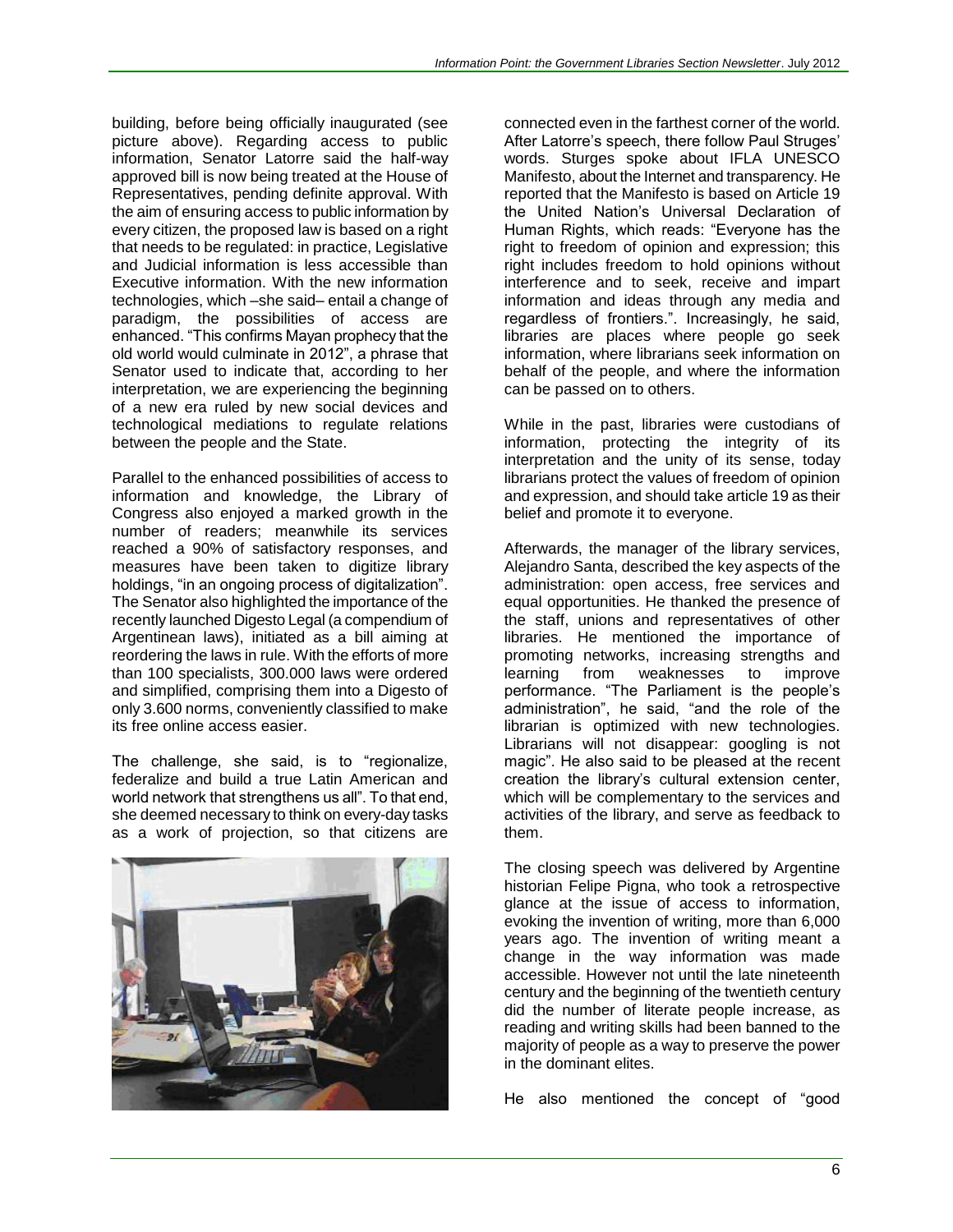government", originated in Spain, more specifically in the Siete partidas (Seven-part code) compiled during the reign of Alfonso X of Castile, a king who claimed that a good government responds to the expectation of the people, being the ruler necessarily at the service of the ruled —which, Pigna said, by no means justifies the invasion initiated in the Crusades and continued in the conquest and genocide of America.

In the region, the concept of good government reverberates in the anticolonialist claims of José Gabriel Condorcanqui, also known as Túpac Amaru II, who argued that a legitimate government should be established to avoid people from being charged unjust taxes. Condorcanqui's rebellion is the most important and widely known upheaval of the colonial times in America. However, it was no later than 1493, with the Antillean rebellion, when people began to demonstrate against the conquest and genocide. With the independent movements in Argentina, Manuel Belgrano's ideas began to spread. Pioneer of popular education, he said: "Without education there is no nation, no homeland; the economy and progress depends upon education of the people." Since then, libraries have been the place where culture is socialized, and the measures taken by Mariano Moreno bear testimony to the efforts of these men to promote equal access to knowledge, regardless of caste, gender, age or race.

Pigna also mentioned the uses of history and its access as a preventive measure, referring to two polemic and emblematic figures: San Martin and Sarmiento, while recounting two events from the recent history in Argentina. The first one referred to the President of the Rural Society in Argentina, Hugo Biolcati, who usually quotes Sarmiento in his speeches to support institutional policies. However, the productive model in which Sarmiento believed was based on a medium-scale exploitation strategy, just as it was by the time developed in Chivilicoy, Province of Buenos Aires. Such a model allowed population settlements, better use of soils and a more sustainable development in the long term. On the other hand, the landowner oligarchy, gathered in the Rural Society, preferred the large estate exploitation, and underested Sarmiento's reasoning arguing that it was against Argentina's traditions of vast extensions.

The second one related to the bicentennial of the birth of José de San Martín, in 1978. In the commemoration speech, de facto president Jorge Rafael Videla was quoted to have said more or less the following: "If San Martín were alive, he would be proud of the task undertaken by this sanmartinean army against subversion". However, facts are eloquent: while San Martín created many libraries, the Junta Militar burnt more than a million books; furthermore, according to the code of honor of San Martín's army, soldiers should be twice more respectful to civilians than soldiers by reason of the power vested in them. Therefore, he encouraged us all to read history in order to be warned.

Pigna valued the right to access, communication and creation, and highlighted the relevance of libraries. He talked about his experience in Colombia, and the importance of library parks in highly-risky cities such as Medellín. "Libraries are elements of the future, rather than the past", he said, evoking libraries' atmosphere and the idea of social and common goods: "the book in a library is something one should take care of so that others can later use". He also mentioned microfilming and digitization as techniques that help both preserve knowledge and widen access through networks that democratize research.

To sum up, Pigna recalled Mayan codes's metaphor and cataclysm and said: "Mayans thought that the end of the world was the beginning of a new era in which the people would be invited to the supper from which they had been excluded".

With Pigna's speech, the opening session was concluded, and afterwards attendees were invited to join the workshop to discuss the importance of librarians' role in making information increasingly accessible.

During the workshop, emphasis was given to the need of developing the capacity of library associations and librarians' networks, so that experiences are shared and good practices are promoted. The workshop encouraged participation, and during the second part teams were formed to analyze specific sections of the IFLA Manifesto. Final directions included the design of socially relevant projects, with a national or international scope, contemplating the creation of librarians' networks committed to widening access to information and knowledge.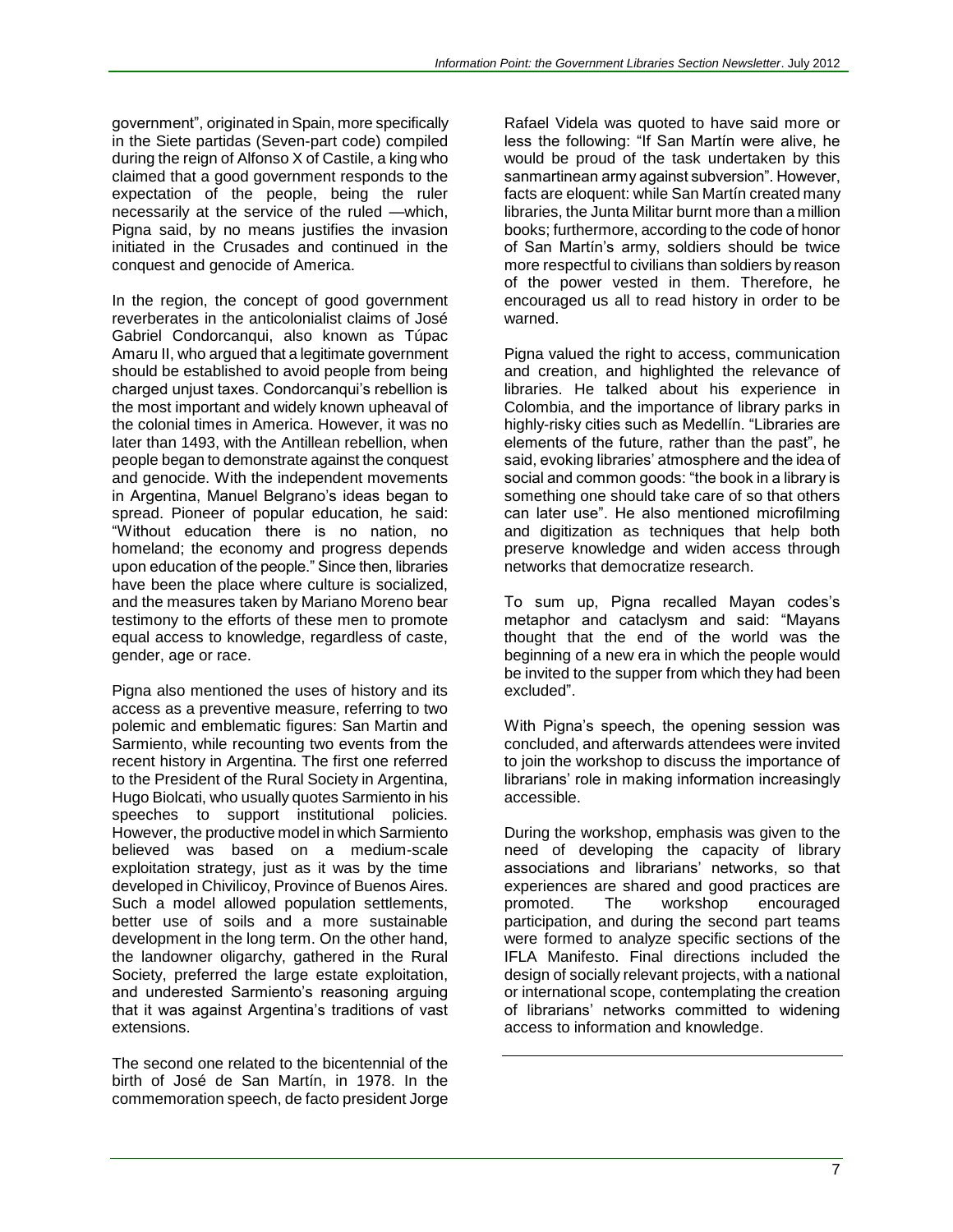**Japan Earthquake: Libraries to Recover**

**By Mika Lawler** Member SC 2009-2013





The Great East Japan [Earthquake](http://www.bbc.co.uk/news/world-asia-pacific-12709598) and subsequent tsunami on March 11th left massive destruction. Especially hard-hit are [libraries](http://www.huffingtonpost.com/2011/03/14/japan-earthquake-libraries_n_835249.html) in the coastal area; at worst libraries were wholly swept away, and many others report damaged premises and scattered, seawatersoaked collections. Library communities, government

organizations, cultural institutions, private corporations and volunteers around the nation have been offering support for the libraries of the region.

[The National Diet Library](http://www.ndl.go.jp/en/index.html) (NDL), the sole national library in Japan, located far away in Tokyo, had 1.8 million books on the higher floors of the stacks in the main building fall off the shelves at the time. The NDL has branch libraries in each Government ministry and in the Supreme Court. Some of those government libraries had to close for a while to restore order, but none of their damage was serious (one exception was the Ministry of Health, Labour and Welfare Library, which had to close its reading room for several months. It kept providing library services for the government staff even during their closure).

What the NDL has been doing for the libraries in the disaster-hit area is such as dispatching its preservation specialists to affected libraries; providing specially-tailored reference and document-delivery services for the affected area.

The NDL has been archiving related websites immediately after March 11th and has been cooperating on the matter with institutions abroad. The NDL, which is also the parliamentary library, has been producing special reports on the disaster and recovery issues for the Diet (parliament) members. These are made available on its website for the public.

(Photo Source: @jing\_ke - Yfrog.com)

# **News**

#### **The New European Library: a discovery service** (July 2012)

Collections exposed. A way to promote the collections available at specialized libraries is to aggregate them into the flow of a central provider. These days we can see an example of this strategy with the launch of the new European [Library,](http://www.theeuropeanlibrary.org/tel4/) a result of an innovative partnership between the Conference of European National Librarians (CENL) and three other leading library organisations: [LIBER,](http://www.libereurope.eu/) [CERL](http://www.cerl.org/web/en/main) and the [Europeana](http://www.europeana.eu/portal/)  [Foundation.](http://www.europeana.eu/portal/)

48 National Libraries have an agreement to expose part of their holdings (rare books, images or manuscripts) through a single point of access. The goal is that research communities can have access to metadata or full-text documents related to cultural heritage.

You can read more information about the project [here.](http://www.theeuropeanlibrary.org/confluence/download/attachments/6979655/TEL_Launch_press+release_final.pdf?version=1&modificationDate=1340619966872)

## **The Finnish library system: open collaboration for an open society** (July 2012)

Latest **[IFLA Journal issue](http://www.ifla.org/files/hq/publications/ifla-journal/ifla-journal-38-2_2012.pdf)** is available! We recommend the first article, *The Finnish library system – open collaboration for an open society*. It presents a short history of Finnish libraries and librarianship. Very interesting reading before getting to Helsinki!

## **Spain: Ministry of Defense launches a digital library** (June 2102)

Recently, under the Madrid Book Fair, the digital library [Biblioteca Virtual de Defensa](http://bibliotecavirtualdefensa.es/BVMDefensa/i18n/estaticos/contenido.cmd?pagina=estaticos/presentacion) has been introduced in Spain.

With this start, it is being afforded not only the preservation of the most important works of the library, archive and museum heritage from the Ministry of Defense, but it is also a definite step towards giving open access to the Defense electronic publications and cultural expressions of the ministry.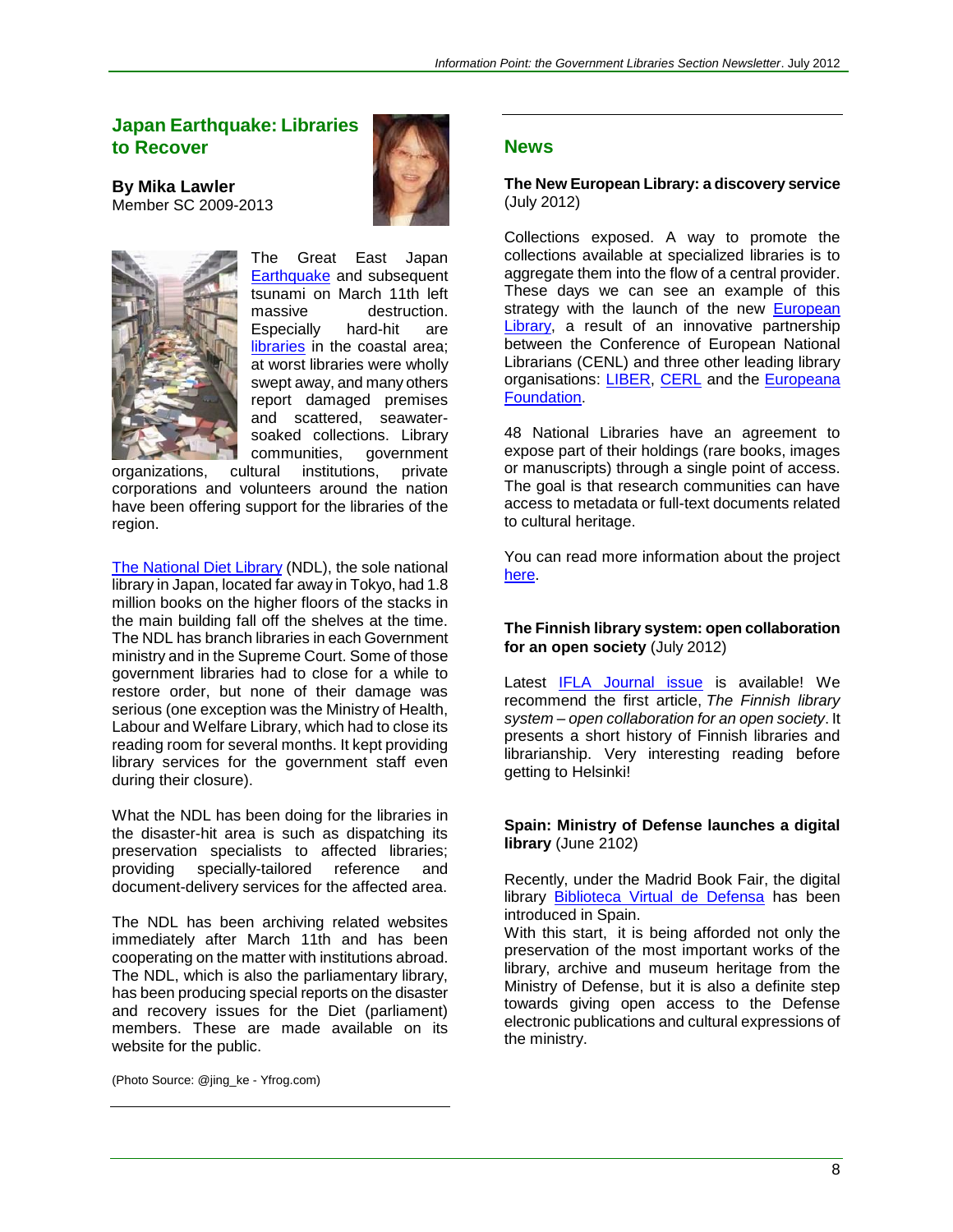### **Government Information: Inputs for Learning** (April 2012)

Information from government departments aimed exclusively at adults? A suggestive direction is offered in the [latest issue of IFLA Journal](http://www.ifla.org/files/hq/publications/ifla-journal/ifla-journal-38-1_2012.pdf) (March 2012, p. 68-77). There we can find the article The Gov Doc Kids Group and free government information, written by Tom Adamich, Martha Childers, Katy Davis, John H. Faria and Antoinnette W. Satterfield (published also as a [paper](http://conference.ifla.org/past/ifla77/124-adamich-en.pdf) at the IFLA WLIC 77 in Puerto Rico).



Drawing by: Eui Min Kim – Grade 9–12 / Age 16 / Kadena High School, Kaneda, Okinawa, Japan

The [Gov Doc Kids Group,](http://govdocs4children.pbworks.com/w/page/8811722/FrontPage) located in the United States, was formed to promote the use of government information to children, as a way of supporting their learning process in subjects such as history or science . Members of the Group describe the formation of the initiative, international and country websites useful for children, and present means of opening the doors of government information to this target group. The paper also provides an indepth description of how a Government Documents Children's Collection could be formed. Although the examples discussed here are United States-centric projects, the authors say that these ideas could flourish in almost any country.

## **Publication "2011 Best Practices for Government Libraries"** (July 2011)

Last edition includes around 70 articles and communications by more than 60 authors from libraries of public bodies, courts, armies as well as professional associations, advisors, etc., from the United States.



It has 279 pages and the content is divided into the following 6 sections:

- Embracing new avenues of communication
- Adapting to new and evolving technologies
- Altering our places and spaces
- Tackling changing expectations, resources, and job descriptions
- Preserving what we have and preparing for the future
- Expanding horizons

It has been compiled and edited by Marie Kaddell, from LexisNexis, and it is available [online.](http://www.lexisnexis.com/tsg/gov/Best_Practices/Best_Practices_2011.pdf)

2010 edition is also available [online.](http://www.lexisnexis.com/tsg/gov/Best_Practices_2010.pdf)

# **Members of the Government Libraries Section**

#### **Standing Committee**

**Sanjay K. BIHANI (Secretary/Treasurer)**

High Commission of India India House, Aldwych London WC2B 4NA UNITED KINGDOM

First term: 2007-2011 Second term: 2011-2015

## **Miguel NAVAS-FERNÁNDEZ (Chair)** Librarian

Law Libraries Network of Catalonia Sabadell (Barcelona) Catalonia, SPAIN Email: [miguel.navas@gencat.cat](mailto:miguel.navas@gencat.cat) First term: 2009-2013

Attache (Press & Information / Library)

Tel. +(44) (0) 207 632 3064 / 3166 Fax +(44) (0) 207 632 3204 Mob. +44 (0) 750 122 8693 Email: [sanjaykbihani@gmail.com](mailto:sanjaykbihani@gmail.com)



**Guillermo GARCÍA-CAPCHA (Information Coordinator/Web Editor) Librarian** Av. El Parque 720 Canto Rey Lima 36, PERU Email: [ggarcia78@gmail.com](mailto:ggarcia78@gmail.com)

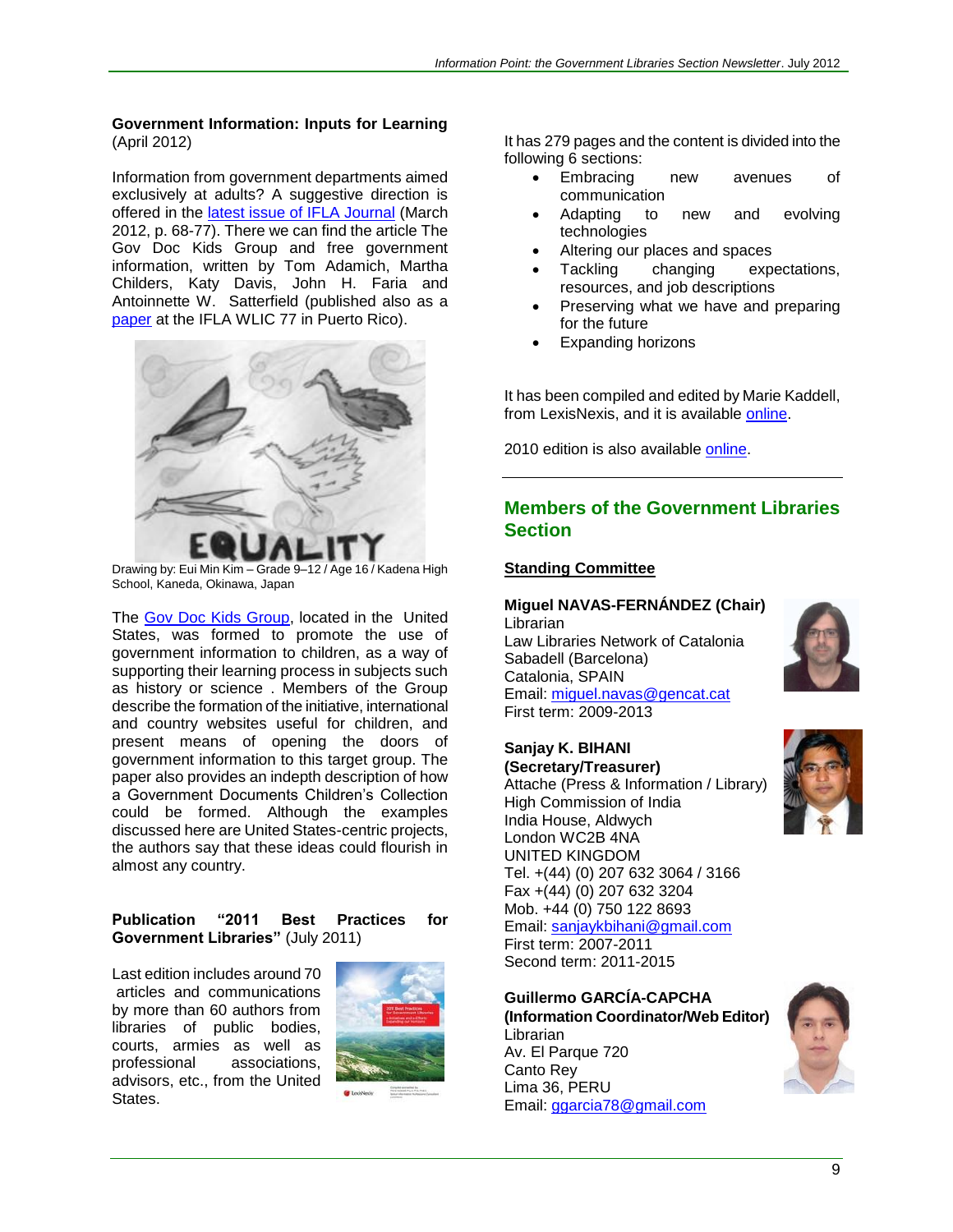First Term: 2011-2015

## **Lamine CAMARA**

Chef de la Cellule Information Direction Generale des Marches **Publics** BP1680 Quartier du Fleuve 1680 Bamako MALI Tel. + (223)90220621 Fax +(223) 90233846 Email: [lamincamara\\_ml@yahoo.fr](mailto:lamincamara_ml@yahoo.fr) / [dgmp@dgmp.gov.ml](mailto:dgmp@dgmp.gov.ml) First term: 2009-2013



# **María del Carmen DÍEZ-HOYO**

Head Librarian Bibliotecas de la Agencia Española de Cooperación Internacional para el Desarollo Ministerio de Asuntos Exteriores y de Cooperación Avenida Reyes Católicos, no 4 28040 Madrid SPAIN Tel.+(34)(91)5838524 Fax +(34)(91)5838525 Email: [carmen.diez-hoyo@aecid.es](mailto:carmen.diez-hoyo@aecid.es) First term: 2009-2013

## **Anoja FERNANDO**

Adelphi Library Team Librarian Department for Work and Pensions Information, Governance and Security | Room 114 - The Adelphi 1-11 John Adam Street | London | WC2N 6HT UNITED KINGDOM Email: [anoja.fernando@dwp.gsi.gov.uk](mailto:anoja.fernando@dwp.gsi.gov.uk)

## **Margarita GARCÍA-MORENO**

Deputy Director of Publications Ministry of Defence Paseo de Moret, 3 28008 Madrid SPAIN Tel. +(34) 91 780 86 17 Fax: +(34) 91 780 89 47 Email: [mgarmo1@oc.mde.es](mailto:mgarmo1@oc.mde.es) First Term: 2011-2015



# **Ursula Maria GOECKERITZ**

Head of Library Thuringian Ministry of Education and Cultural Affairs Werner-Seelenbinder-Strasse 7 99096 Erfurt



# GERMANY

Tel. +(49) (361) 3794246 Fax +(49) (361) 3794249 Email: [maria.goeckeritz@tkm.thueringen.de](mailto:maria.goeckeritz@tkm.thueringen.de) / [maria.goeckeritz@web.de](mailto:maria.goeckeritz@web.de) First term: 2007-2011 Second term: 2011-2015

# **Inger JEPSSON**

Head of Library Swedish Government Offices Forvaltningsavdelningen SE - 103 33 Stockholm SWEDEN Tel. +(46)(8)4054710 Fax + (46)(8)4054979 Email: [inger.jepsson@adm.ministry.se](mailto:inger.jepsson@adm.ministry.se)



First term: 2009-2013

# **Elina KÄHÖ**

Information Specialist Information Services Ministry of Finance Snellmaninkatu 1 A, Helsinki PO BOX 28 FI-00023 Government FINLAND Tel. +358 9 160 01 Fax +358 9 160 33123 E-mail: [elina.kaho@vm.fi](mailto:elina.kaho@vm.fi) First term: 2011-2015



Director, Planning Division, Administrative Department National Diet Library 1-10-1 Nagata-cho, Chiyoda-ku Tokyo 100-8924 JAPAN Tel.+ (81)(3)35812331 Fax +(81)(3)35082934 Email: [mlawler@ndl.go.jp](mailto:mlawler@ndl.go.jp) First term: 2009-2013



# **Jerry W. MANSFIELD**

Information Research Specialist Congressional Research Service, Library of Congress 101 Independence Ave SE Washington DC 20540 UNITED STATES Tel. +(1)(202)707 0106 Fax +(1)(202)252 3475

Email: [jmansfield@crs.loc.gov](mailto:jmansfield@crs.loc.gov) First term: 2007-2011 Second term: 2011-2015

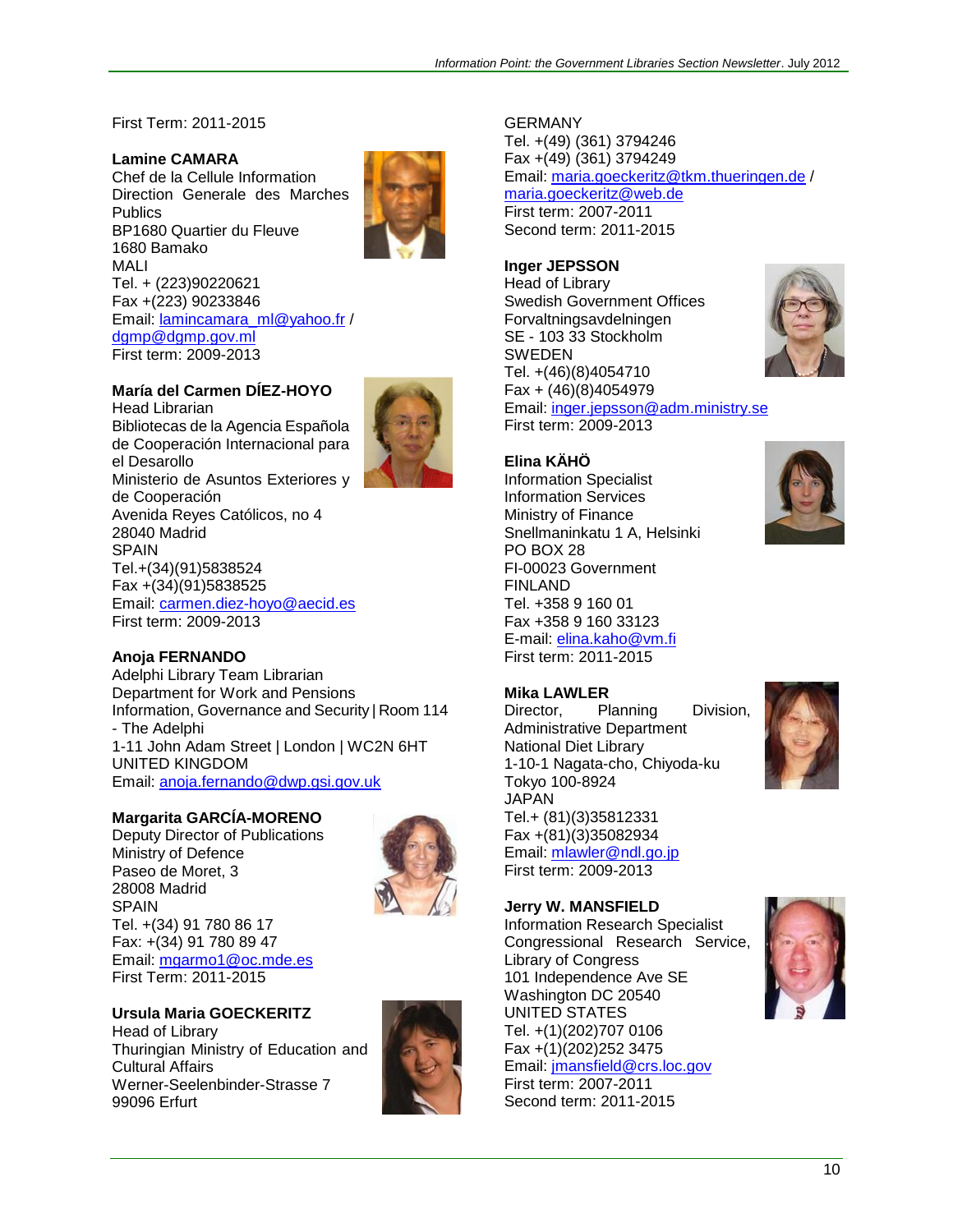## **Pierre-Alain TILLIETTE**

Conservateur en Chef Bibliothèque de l'Hôtel de Ville 71596 Paris RP FRANCE Tel.+(33)(1)42 76 48 78/87 Fax +(33)(1)42 76 63 78 Email: [pierre-alain.tilliette@paris.fr](mailto:pierre-alain.tilliette@paris.fr) First term: 2009-2013



### **Emma VOSKANYAN**

Head, Dept. of Official Publications and Normative Documents Russian State Library 3/5 Vozdvizhenka 119019 Moscow RUSSIAN FEDERATION Tel. +(7)(495)2029485 Fax +(7)(495)9136933 Email: [cdi@rsl.ru](mailto:cdi@rsl.ru) [/ roscomifla@rsl.ru](mailto:roscomifla@rsl.ru) First term: 2007-2011 Second term: 2011-2015



#### **Beacher WIGGINS**

Director for Acquisitions and Bibliographic Access Library of Congress 101 Independence Ave., SE Washington, DC 20540-4000 UNITED STATES Tel. +(1)(202)7076118 Fax. +1(202)7076269 Email: [bwig@loc.gov](mailto:bwig@loc.gov) First Term: 2011-2015

#### **Corresponding Members**

#### **Magdalena BIOTA**

Documentation and Information **Center** Information Services Ministry of Economy and Public Finance Hipólito Yrigoyen 250, Piso 2, Of. 200 (CP 1310) Buenos Aires ARGENTINA Tel: (5411) 4349-7157/5554/9 E-mail: [mbiota@mecon.gov.ar](mailto:mbiota@mecon.gov.ar)  First Term: 2011-2013

#### **Pavel KISELEV**

Legal Assistant to General Director Boris Yeltsin Presidential Library 3 Senatskaya sq. St. Petersburg



RUSSIA Email: [kiselev@prlib.ru](mailto:kiselev@prlib.ru) First Term: 2011-2013

#### **Carmel IDIM**

Deputy Director Library Services - Public Service Institute (PSIN) Km30, along Abuja - Kubwa road Abuja NIGERIA Email: [cmidim@yahoo.com](mailto:cmidim@yahoo.com) First Term: 2011-2013



#### **Fatima ALLOUL**

Head Librarian Center for Legal Studies, Research and Documentation Ministry of Foreign Affairs and **Emigrants** Palais Boustros – Beirut LEBANON Email: [fatima\\_alloul@hotmail.com](mailto:fatima_alloul@hotmail.com) First Term: 2011-2013



#### **Jérôme FRONTY**

Responsable du service de la documentation parisienne Bibliothèque de l'Hôtel de Ville 5 rue de Lobau 75196 PARIS cedex 04 FRANCE Email: [jerome.fronty@paris.fr](mailto:jerome.fronty@paris.fr) First Term: 2012-2014



# **Institutional, Association and Individual Members**

Currently, there are 57 members of IFLA registered in the Government Libraries Section.

#### **Distribution by categories**

- 42 institutions
- 13 national associations
- 2 students affiliates.

#### **Distribution by countries**

Number of members from each country:

- Argentina 1
- Australia 2